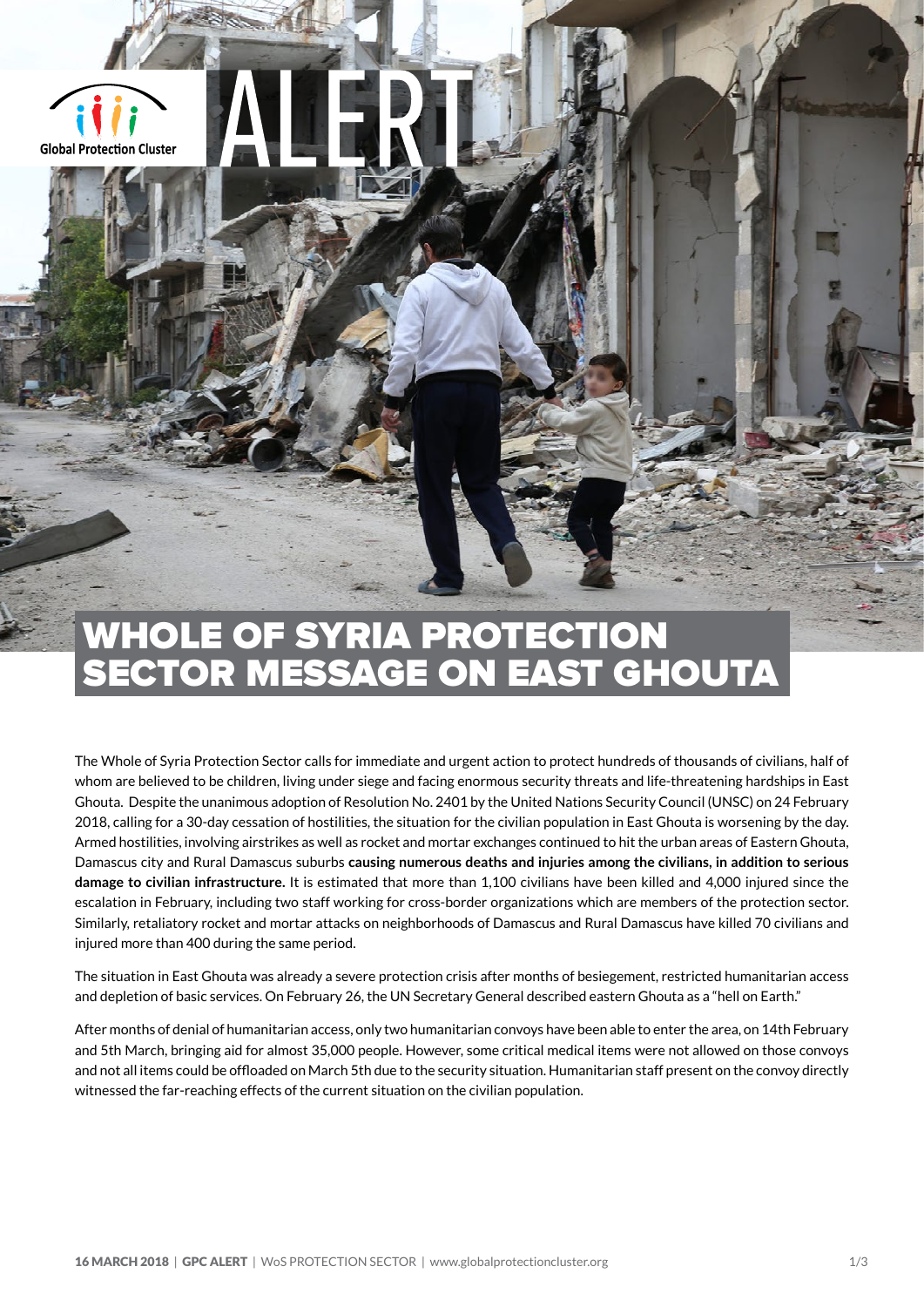## **DIRE PHYSICAL, PSYCHOLOGICAL, HEALTH, HYGIENE AND ACCESS CONDITIONS**

- **→** Constant physical danger has compelled families to move into basements or makeshift corridors dug from mud, under **buildings which are overcrowded, unventilated, and have limited privacy and dire hygienic conditions.** *"They [civilians] are afraid all the time; they are hungry…if they do not die from the shelling, they will die from hunger or disease."*  **Humanitarian actors working in East Ghouta liken these living conditions to a giant grave.**
- → Safe routes for civilians to leave the city are not viable, due to ongoing aerial bombardment but also reports of sniper **fire from around the areas. The humanitarian corridor established by UNSC Resolution 2401 has not yet been used since the humanitarian pause and since the unilateral call failed to satisfy the condition of complete cessation of hostilities requested, many civilians fear being targeted en route and have exposed their intention to remain in the enclave, in order to stay close to their relatives, protect or simply avoid to abandon their property, or because they cannot afford the cost of restarting their lives after relocation.**
- **→** Reports are emerging of civilians who are willing to leave but fear retaliation by local armed groups and therefore **remain, confined. At the same time, protection risks in government-controlled territory cannot be excluded, including compulsory military drafting and the fear of retribution.**
- **→** The use of explosive weapons in densely populated areas, with indiscriminate effects and without any evident practice **of civilian harm mitigation has meant that even if health facilities have not been destroyed or closed, civilians cannot safely reach them. 14 hospitals and three health centers in East Ghouta were impacted by aerial bombardment between 18-24 February while of 24 health facilities in the area, 12 are currently closed. Medical supplies and equipment, including for trauma and chronic illness are also in severely short supply.**
- → The first medical evacuations only occurred several days after the UNSC Resolution was adopted, despite the urgency **of the cases.**
- → Civilians in East Ghouta are suffering from severe hunger. A complete choke on markets and the entry of commercial **goods has provoked a spike in food price, often outside the purchasing powers of the residents. Parents forgo what meager food they have to ensure more regular meals for their children.**
- → In the absence of a proper sewage system or water source, as well as poor ventilation within civilians' basement **shelters, people's hygiene and health conditions are rapidly deteriorating.**
- → The prolonged exposure to the effects of shelling and intensity of hostilities has caused extreme psychological distress **among the community, particularly in the case of children. Opportunities for provision of psychological first aid are very limited given that many of those in need are confined to basements and partners cannot access them or can merely support children with recreational activities to try and provide some respite and mitigate anxiety and fear. Children, adolescents and youth face tremendous dangers on a daily basis. They are at constant risk of being separated from their parents, killed or maimed. They are seeing family members killed and they are terrified by the constant shelling.**
- → Child recruitment, particularly of out of school adolescents, is a common phenomenon. During the convoys children **and adolescents have been observed in supporting military operations inside East Ghouta, fulfilling different roles and responsibilities, such as support functions, checkpoint manning or even active fighting. Recruitment is reportedly also driven by economic considerations, as well as societal and community pressure.**
- **→** The dire situation has had a direct impact on lives of women and girls. There are now more and more female-headed **households due to the conflict, possibly representing up to 70% in certain locations within the enclave. Women and girls are at increased risk of sexual harassment and violence, including due to sub-standard living conditions. While measures to improve privacy are sometimes put in place in the dilapidated basements, exposure to risks cannot be avoided.**
- → The dire physical and psychological conditions have negatively affected the incidence of miscarriages or premature **births while capacities to provide reproductive health services inside East Ghouta are extremely limited. Consulted women have reported that early marriage is on the rise and at progressively lower ages (15-16), as family negative coping strategies to decrease the number of children in need of support, or as a form of "protection" in families headed by women after the loss of male family members.**